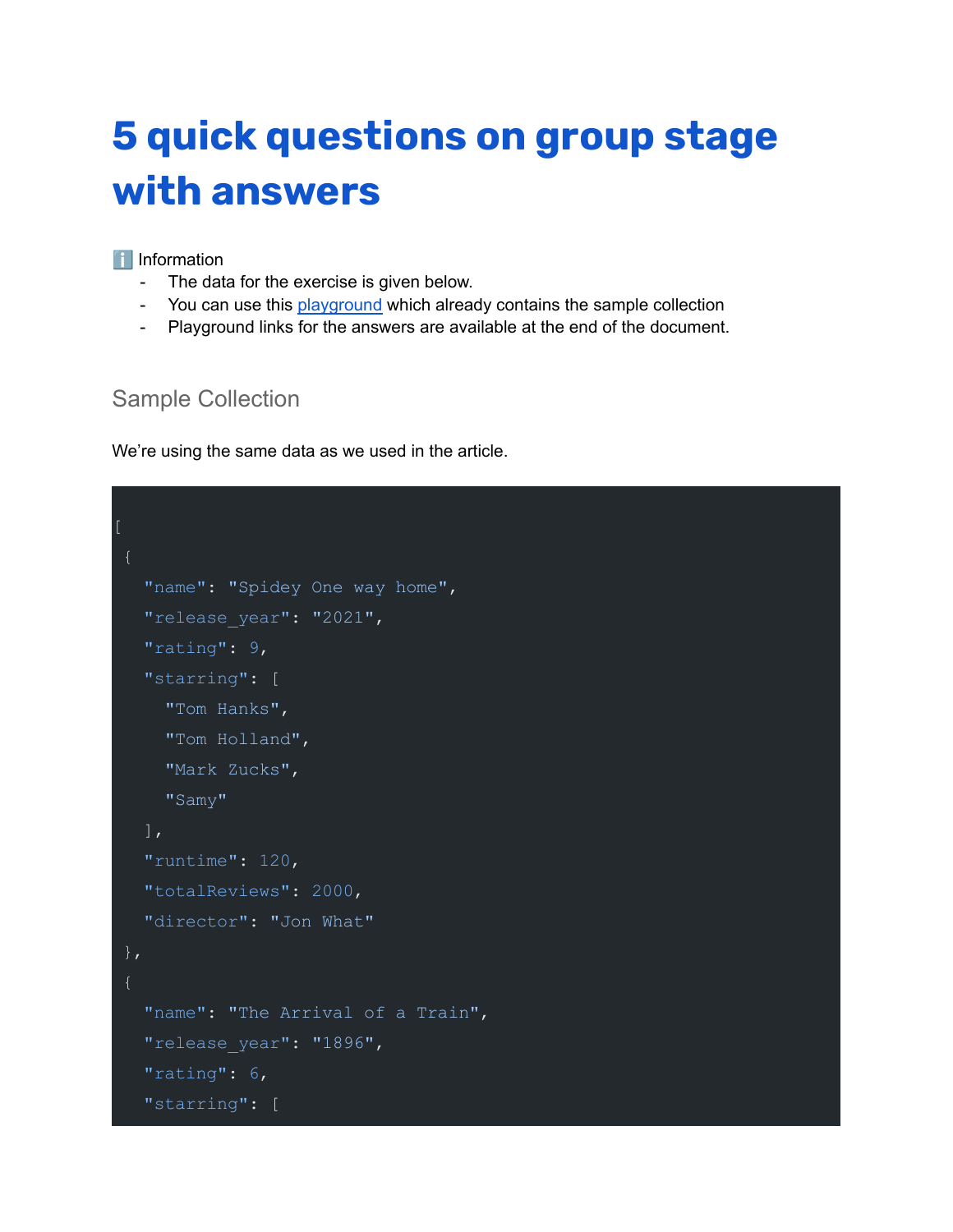```
"Shawn Ching",
    "Looker Blindspot",
    "Tom Hanks"
  ],
  "runtime": 115,
  "totalReviews": 720,
 "director": "Ricky"
},
  "name": "Lost persuit of adventure",
  "release year": "2005",
  "rating": 7.1,
  "starring": [
    "Jimmy simmon",
   "Catarina"
 \frac{1}{\sqrt{2}}"runtime": 150,
  "totalReviews": 823,
  "director": "Ricky"
},
  "name": "Jungle Warrior",
  "release_year": "2016",
  "rating": 5.9,
  "starring": [
    "Stormer",
    "Carmony",
    "Tom Hanks"
 \frac{1}{2}"runtime": 150,
  "totalReviews": 1368,
  "director": "Whim Wailer"
```
},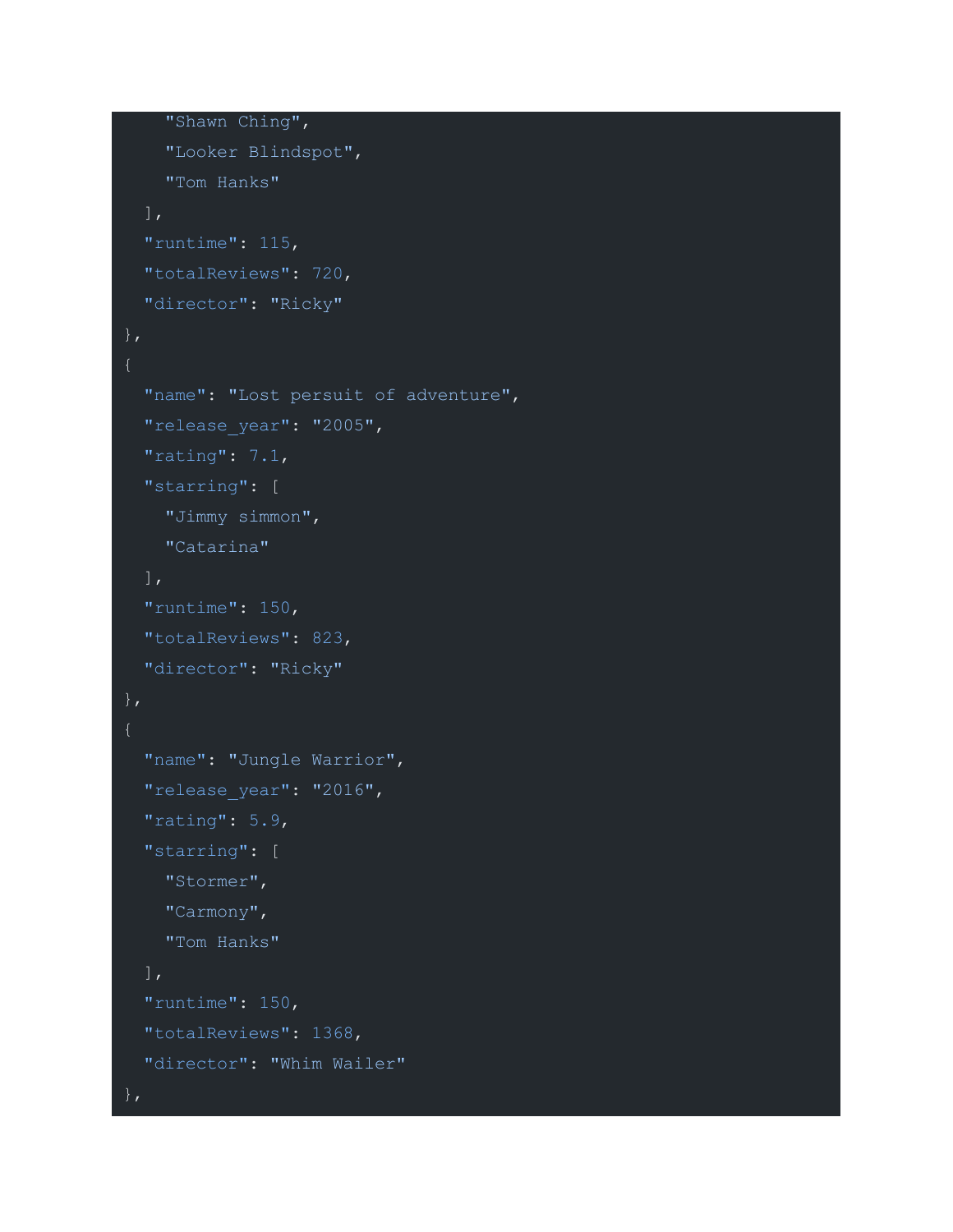```
"name": "The Last of the us all",
"release_year": "2005",
"rating": 8.5,
"starring": [
  "Samy",
 "George wise",
 "Pennywise"
],
"runtime": 120,
"totalReviews": 1800,
"director": "Jon What"
```